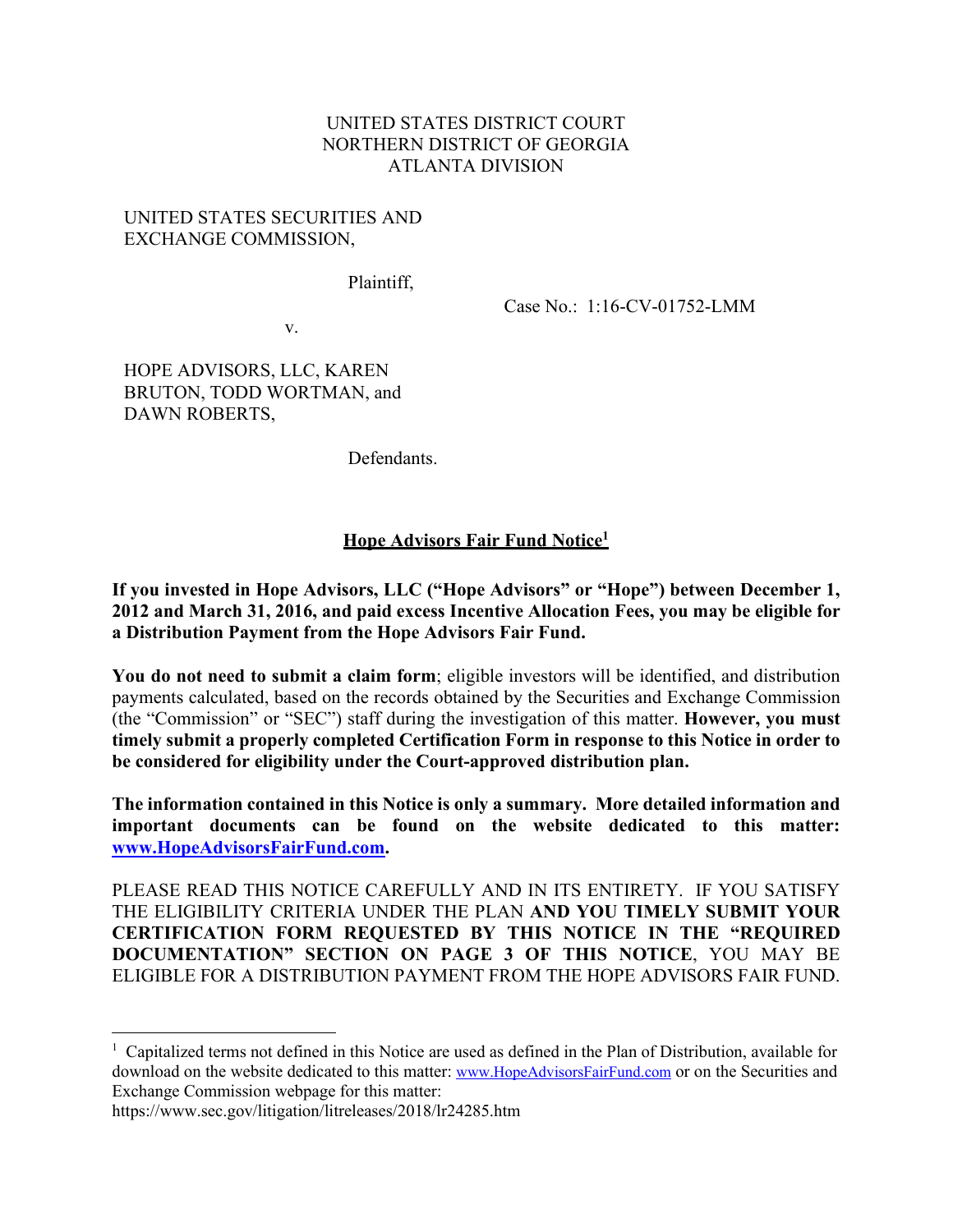### **Background**

On August 30, 2017, the SEC filed an Amended Complaint against Hope Advisors, LLC ("Hope"); its principal, Karen Bruton ("Bruton"), and two Hope employees, Todd Wortman ("Wortman"), and Dawn Roberts ("Roberts") (collectively, "Defendants") alleging that Hope and Bruton perpetrated a scheme to charge unearned fees to Hope Investments LLC (the "HI Fund"), a fund they managed. The Amended Complaint further alleged that Roberts and Wortman aided and abetted this fraud.

On September 13, 2018, the Court entered the Final Judgments against Hope and Bruton. On September 18, 2018, the Court entered the Consent Final Judgment against Wortman and Roberts. The Court imposed, jointly and severally, disgorgement and civil penalties against Hope and Bruton of \$1,237,235.00 and \$250,000.00, respectively. The Court imposed civil penalties against Wortman and Roberts of \$100,000.00 and \$75,000.00, respectively. The Defendants paid a total of \$1,660,370.65.

### **The Fair Fund and the Distribution Agent**

On July 16, 2019, the Court established a fair fund pursuant to Section 308(a) of the Sarbanes-Oxley Act of 2002, so the penalties, along with the disgorgement collected can be distributed to those harmed by the Defendants' conduct described in the Amended Complaint (the "Fair Fund").

The Fair Fund is currently on deposit in an interest-bearing account at the United States Treasury Department's Bureau of Fiscal Service. Also, on July 16, 2019, Miller Kaplan Arase, LLP was appointed as Tax Administrator (the "Tax Administrator") to handle the tax obligations of the Fair Fund. On November 25, 2019, JND Legal Administration ("JND") was appointed as the Distribution Agent (the "Distribution Agent") to assist in overseeing the administration of the Fair Fund in consultation with Commission staff, pursuant to the terms of this Distribution Plan (the "Plan").

You can review and download a copy of these Orders, the Plan and other documents from the website dedicated to this matter: www.HopeAdvisorsFairFund.com.

# **The Distribution Plan**

On March 1, 2021, the United States District Court for the Northern District of Georgia approved a plan for the distribution of the Fair Fund (the "Plan"). The Plan, available on the website at www.HopeAdvisorsFairFund.com, sets forth the criteria and methodology by which eligibility will be determined and Distribution Payments calculated, as well as the procedures for distributing the assets of the Fair Fund to investors harmed by the conduct alleged in the Amended Complaint.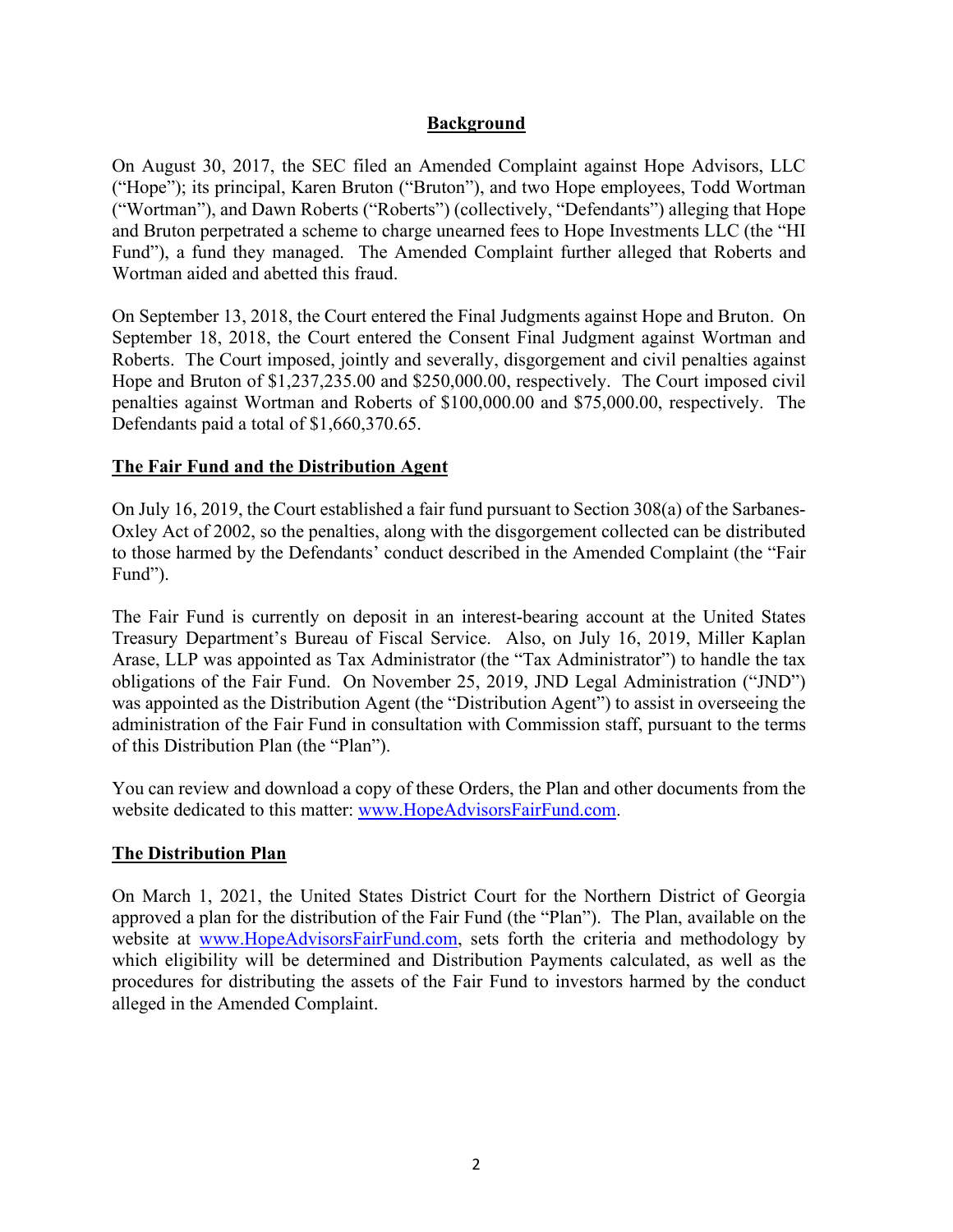# **Who is Eligible?**

If you invested in the HI Fund during the period from December 1, 2012 through March 31, 2016, inclusive, are not an Excluded Party as defined in the Plan, and suffered a loss according to the Plan, you may be eligible for a Distribution Payment from the Hope Advisors Fair Fund.

Excluded Parties are: Defendants, affiliates, or controlled entities who served in such capacity during the Relevant Period, and their assigns, creditors, heirs, distributees; any Person who assigned their right to obtain a recovery in the Commission's action against Defendants; and the Distribution Agent, its employees, and those persons assisting the Distribution Agent in its role as the Distribution Agent.

Potentially Eligible Investors have been identified by the Commission staff during its investigation. As the Commission staff has reasonably concluded that it has all records necessary to calculate harm described in the Plan of Allocation, the Fair Fund is not being distributed according to a claims-made process.

# **Recognized Loss and Distribution**

As explained in the Plan of Allocation, beginning on page 15, paragraph 20 of the Plan of Distribution, each Potentially Eligible Investor's Recognized Loss is calculated as the Incentive Allocation Fees paid by the account in a given month less the Recalculated Incentive Allocation Fees the account should have paid in a given month, summed across all months of the Relevant Period. The Distribution Agent will sum the Recognized Losses across all Eligible Investors to determine the Total Recognized Losses of all Eligible Investors.

Since the Total Recognized Loss of all Eligible Investors exceeds the Net Available Fair Fund, the Net Available Fair Fund will be allocated to Eligible Investors on a *pro rata* basis. The Distribution Agent will divide each Eligible Investor's Recognized Loss by the Total Recognized Loss to determine the Eligible Investor's *Pro Rata* Share. The Distribution Agent will then multiply the Net Available Fair Fund by each Eligible Investor's *Pro Rata* Share to determine each Eligible Investor's Distribution Payment in accordance with their calculated Recognized Loss. Please note: no payment will be issued to an otherwise Eligible Investor unless the amount to be paid is \$10 or more.

If you are a Potentially Eligible Investor, your claim number and calculated Recognized Loss can be found on the Certification Form which accompanies this Notice. Your completed Certification Form must be submitted to the Distribution Agent by the deadline discussed below. Please keep a copy for your records.

# **Required Documentation**

In order to be included in the distribution, Potentially Eligible Investors must timely submit to the Distribution Agent the Certification Form enclosed herewith. **Your signed and completed**